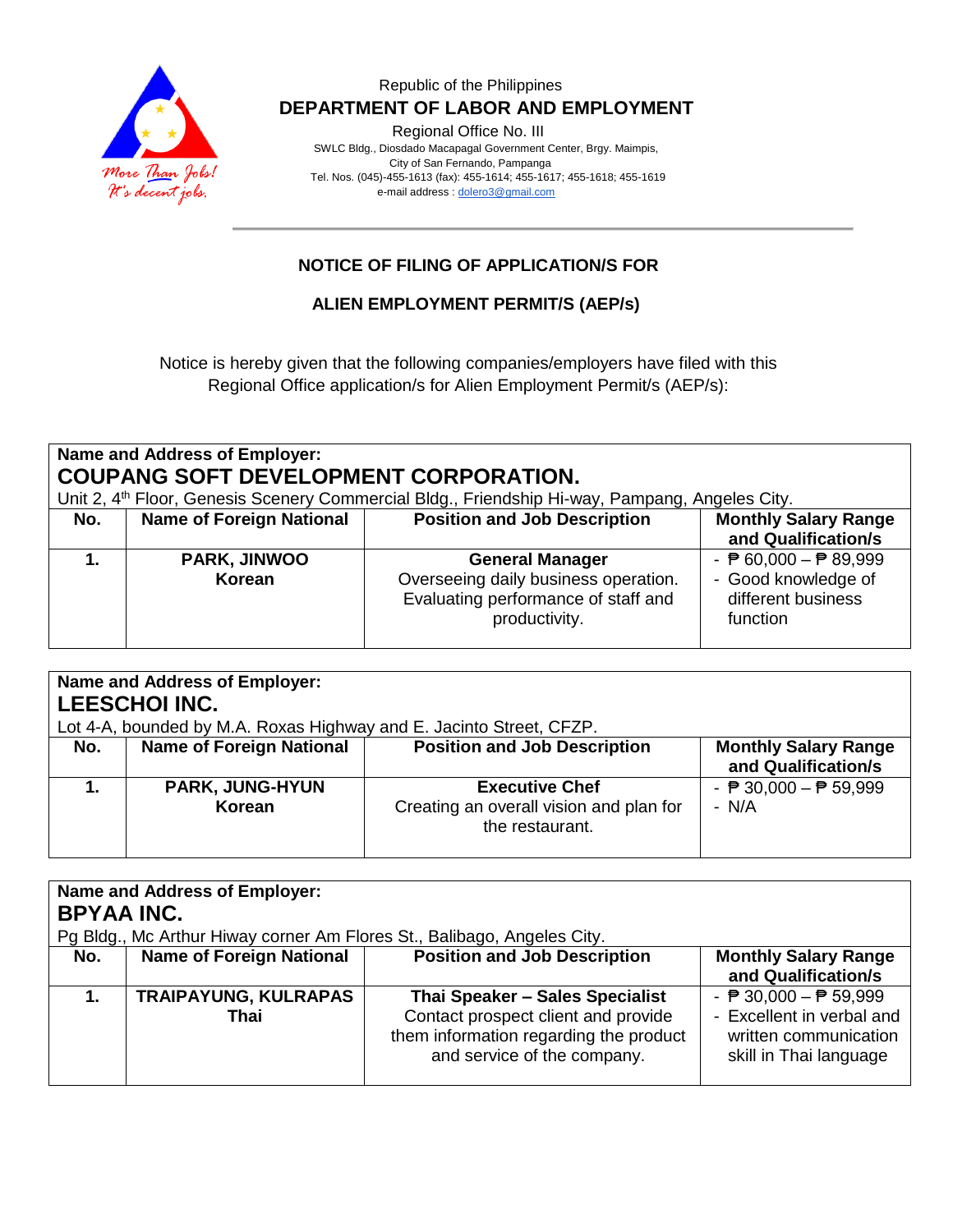

#### Republic of the Philippines  **DEPARTMENT OF LABOR AND EMPLOYMENT**

Regional Office No. III

 SWLC Bldg., Diosdado Macapagal Government Center, Brgy. Maimpis, City of San Fernando, Pampanga Tel. Nos. (045)-455-1613 (fax): 455-1614; 455-1617; 455-1618; 455-1619 e-mail address [: dolero3@gmail.com](mailto:dolero3@gmail.com)

| 2. | SOMCHAN,                 | Thai Speaker - Sales Specialist        | - $\overline{P}$ 30,000 - $\overline{P}$ 59,999 |
|----|--------------------------|----------------------------------------|-------------------------------------------------|
|    | <b>RATTANAKORN</b>       | Contact prospect client and provide    | - Excellent in verbal and                       |
|    | Thai                     | them information regarding the product | written communication                           |
|    |                          | and service of the company.            | skill in Thai language                          |
| 3. | HOMPRAYA, ORATHAI        | Thai Speaker - Sales Specialist        | - $\overline{P}$ 30,000 - $\overline{P}$ 59,999 |
|    | Thai                     | Contact prospect client and provide    | - Excellent in verbal and                       |
|    |                          | them information regarding the product | written communication                           |
|    |                          | and service of the company.            | skill in Thai language                          |
| 4. | <b>BENKASEM, PORAMIN</b> | Thai Speaker - Sales Specialist        | - $\overline{P}$ 30,000 - $\overline{P}$ 59,999 |
|    | Thai                     | Contact prospect client and provide    | - Excellent in verbal and                       |
|    |                          | them information regarding the product | written communication                           |
|    |                          | and service of the company.            | skill in Thai language                          |
| 5. | <b>MANMULOH, RUJIRA</b>  | Thai Speaker - Sales Specialist        | - $\overline{P}$ 30,000 - $\overline{P}$ 59,999 |
|    | Thai                     | Contact prospect client and provide    | - Excellent in verbal and                       |
|    |                          | them information regarding the product | written communication                           |
|    |                          | and service of the company.            | skill in Thai language                          |

| <b>Name and Address of Employer:</b><br><b>KUMKANG 2020 GLOBAL INC.</b><br>Unit 301 Omnistellar Bldg., Blk 29, Friendship Hi-way, Cutcut, Angeles City. |                                     |                                                                                                                             |                                                          |
|---------------------------------------------------------------------------------------------------------------------------------------------------------|-------------------------------------|-----------------------------------------------------------------------------------------------------------------------------|----------------------------------------------------------|
| No.                                                                                                                                                     | <b>Name of Foreign National</b>     | <b>Position and Job Description</b>                                                                                         | <b>Monthly Salary Range</b><br>and Qualification/s       |
| 1.                                                                                                                                                      | <b>DUAN, QING</b><br><b>Chinese</b> | <b>Chinese Operations Manager</b><br>Ensure all operations are carried on in<br>an appropriate cost effective.              | - $\overline{P}$ 60,000 - $\overline{P}$ 89,999<br>- N/A |
| 2.                                                                                                                                                      | YAN, XUE<br><b>Chinese</b>          | <b>Chinese Real Estate Consultant</b><br>Finding, scouting and identifying<br>investors with property consultancy<br>needs. | - $\overline{P}$ 60,000 - $\overline{P}$ 89,999<br>- N/A |
| 3.                                                                                                                                                      | <b>CHEN, BIAO</b><br><b>Chinese</b> | <b>Chinese Real Estate Consultant</b><br>Finding, scouting and identifying<br>investors with property consultancy<br>needs. | - $\overline{P}$ 60,000 - $\overline{P}$ 89,999<br>- N/A |